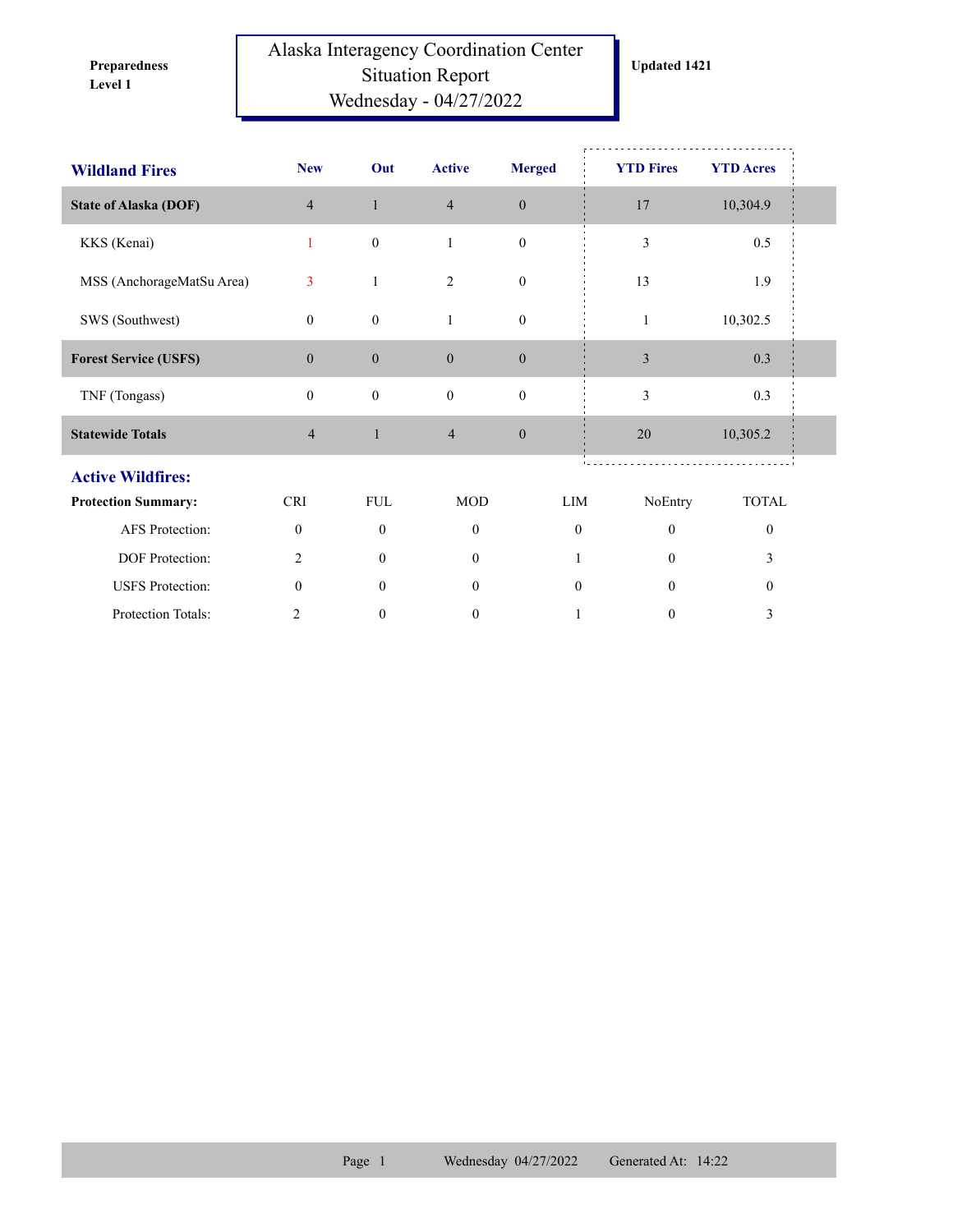## **Active Fires Status Summary**

|                         | Staffed           |                     |                   | Unstaffed           |  |
|-------------------------|-------------------|---------------------|-------------------|---------------------|--|
|                         | Contained $(S/C)$ | Uncontained $(S/U)$ | Contained $(U/C)$ | Uncontained $(U/U)$ |  |
| AFS Protection:         |                   |                     |                   |                     |  |
| <b>DOF</b> Protection:  |                   |                     |                   |                     |  |
| <b>USFS</b> Protection: |                   |                     |                   |                     |  |
| Status Totals:          |                   |                     |                   |                     |  |

| <b>Active Fires Acreage Summary</b> |                       |                |  |
|-------------------------------------|-----------------------|----------------|--|
|                                     | Acres                 | Acreage Change |  |
| 3 New                               | 0.3                   |                |  |
| Monitor                             | 10,302.5              | 609.7          |  |
| 3 Prescribed                        | 16.0                  |                |  |
| 7 Fires                             | Total Acres: 10,318.8 |                |  |

## **Prescribed Fires**

|                                 | <b>YTD</b> Fires | <b>YTD</b> Acres | New | Active | Out Yesterday |
|---------------------------------|------------------|------------------|-----|--------|---------------|
| Military                        |                  | 1.0              |     |        |               |
| National Park Service           |                  | 1.0              |     |        |               |
| State of Alaska                 | ∠                | 5.1              |     |        |               |
| U.S. Forest Service             |                  | 14.0             |     |        |               |
| <b>Fuels Management Totals:</b> |                  | 21.1             |     |        |               |

## **Cause Summary For All Fires (Includes Merged Fires But Not Prescribed Fires)**

|        | Human: 18       | 2.6 Acres      |  |
|--------|-----------------|----------------|--|
|        | Undetermined: 2 | 10,302.6 Acres |  |
| Total: | 20              | 10,305.2 Acres |  |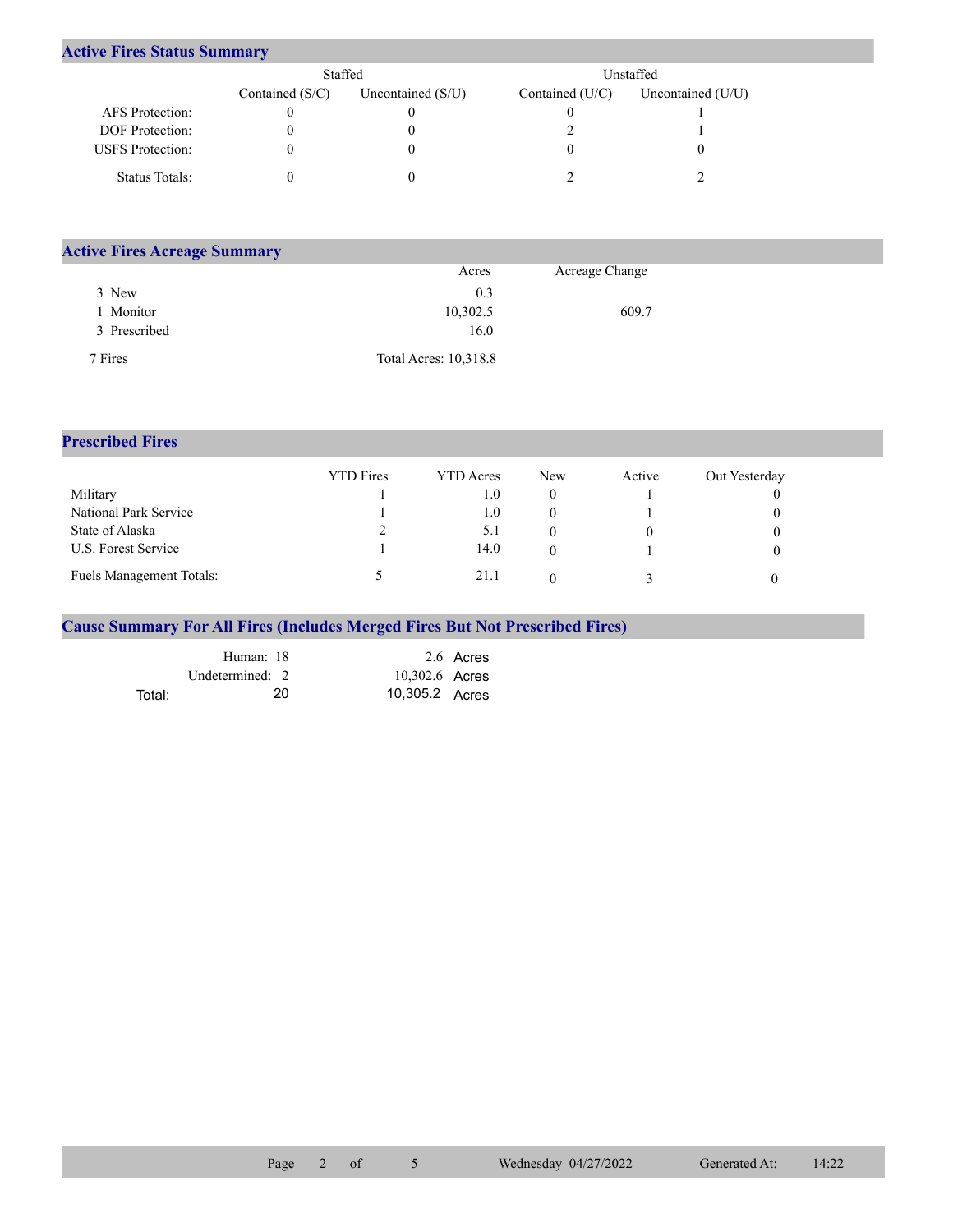| <b>New</b>               |                                                                                                                                                                        | Count: 3            | Acres: $0.3$      |                      |                                |                      |                               |  |
|--------------------------|------------------------------------------------------------------------------------------------------------------------------------------------------------------------|---------------------|-------------------|----------------------|--------------------------------|----------------------|-------------------------------|--|
| Daily Report From: 04/26 |                                                                                                                                                                        |                     |                   |                      |                                | 0.1 Acreage On 04/26 |                               |  |
|                          |                                                                                                                                                                        | Lat: $61\,36.9261$  | Status: Out 04/26 |                      | Acres: 0.1                     |                      | Option: Critical              |  |
| 201022                   |                                                                                                                                                                        | Lon: 149 37.2739    |                   |                      | Start Date: 04/26              | Area: MSS            |                               |  |
|                          |                                                                                                                                                                        | Owner: Private      | Unit:             | <b>AKPRI-Private</b> |                                |                      |                               |  |
| 022                      |                                                                                                                                                                        | Name: Cloudy Lake   |                   |                      |                                |                      | Cause: Human                  |  |
|                          | into lumber. The fire was extinguished and called out.                                                                                                                 |                     |                   |                      |                                |                      |                               |  |
| Daily Report From: 04/26 |                                                                                                                                                                        | Lat: $6029.0290$    | Status: U/C       |                      | Acres: $0.1$                   | 0.1 Acreage On 04/26 |                               |  |
| 203021                   |                                                                                                                                                                        | Lon: 151 03.4760    |                   |                      | Start Date: 04/26              |                      | Option: Critical<br>Area: KKS |  |
|                          | Owner: City                                                                                                                                                            |                     | Unit:             |                      | <b>AKAKS-Soldotna, City of</b> |                      |                               |  |
| 021                      |                                                                                                                                                                        | Name: Gummy Bear    |                   |                      |                                |                      | Cause: Human                  |  |
|                          | Wildland fire toned out from AST. K-71, K-66 and K-62 responded to small, smoldering fire. Fire was investigated,<br>extinguished and called contained and controlled. |                     |                   |                      |                                |                      |                               |  |
| Daily Report From: 04/26 |                                                                                                                                                                        |                     |                   |                      |                                | 0.1 Acreage On 04/26 |                               |  |
|                          |                                                                                                                                                                        | Lat: $61\,32.4100$  | Status: U/C       |                      | Acres: 0.1                     |                      | Option: Critical              |  |
| 201019                   |                                                                                                                                                                        | Lon: $14905.9800$   |                   |                      | Start Date: 04/26              | Area: MSS            |                               |  |
|                          |                                                                                                                                                                        | Owner: Private      | Unit:             | <b>AKPRI-Private</b> |                                |                      |                               |  |
| 019                      |                                                                                                                                                                        | Name: Doc Mc Kinley |                   |                      |                                | Cause:               | Human                         |  |

The fire was reported by a private citizen as an unattended large scale burn. Forestry Prevention responded and found minimal escapement into the wildland. The fire and debris burn were contained with the assistance of the Butte FD.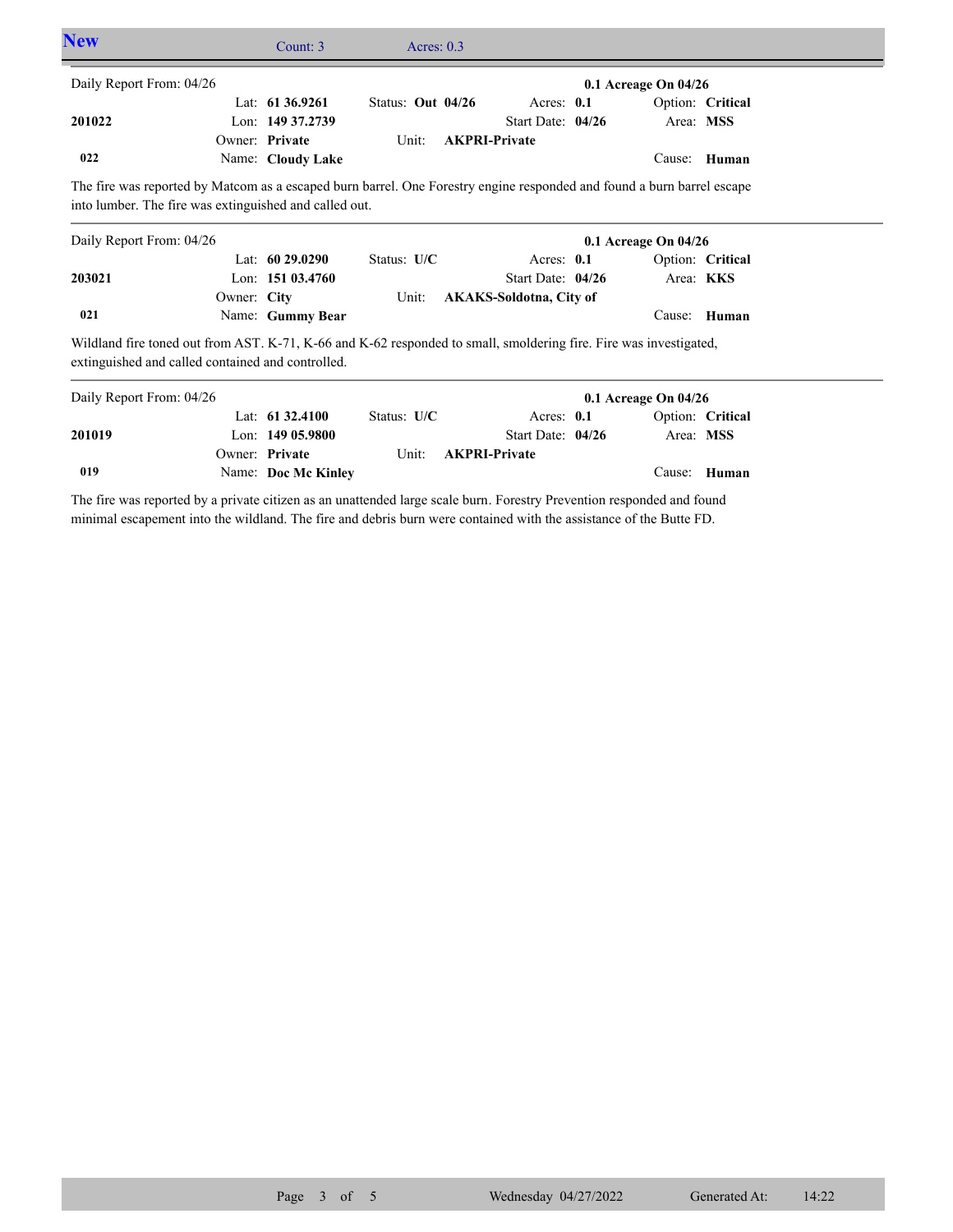| <b>Monitor</b> | Count: 1 | Acres: 10,302.5 | Acreage Change: 609.7 |
|----------------|----------|-----------------|-----------------------|
|----------------|----------|-----------------|-----------------------|

**These fires are currently in monitor status. Monitoring schedules are based on defined timeframes, but are dependent on available resources, and weather conditions. When monitoring occurs, information will be updated.**

| Daily Report From: 04/26 |                     |             |                                                   |                 |                        | 609.7 Acreage Change Since 04/23 |
|--------------------------|---------------------|-------------|---------------------------------------------------|-----------------|------------------------|----------------------------------|
| PKS1                     | Lat: $60\,32.1500$  | Status: U/U |                                                   | Acres: 10,302.5 | <b>Option:</b> Limited |                                  |
| 204012                   | Lon: $160\,54.7500$ |             | Start Date: $04/16$                               |                 | Area: SWS              |                                  |
| <b>PNPKS1</b>            | Owner: USFWS        | Unit:       | <b>AKYDR-Yukon Delta National Wildlife Refuge</b> |                 |                        |                                  |
| 012                      | Name: Kwethluk      |             |                                                   |                 | Cause:                 | Undetermined                     |

The fire was flown by 905AK. Personnel observed no smoke or activity. An infrared scan showed no heat. Updated perimeter acres.